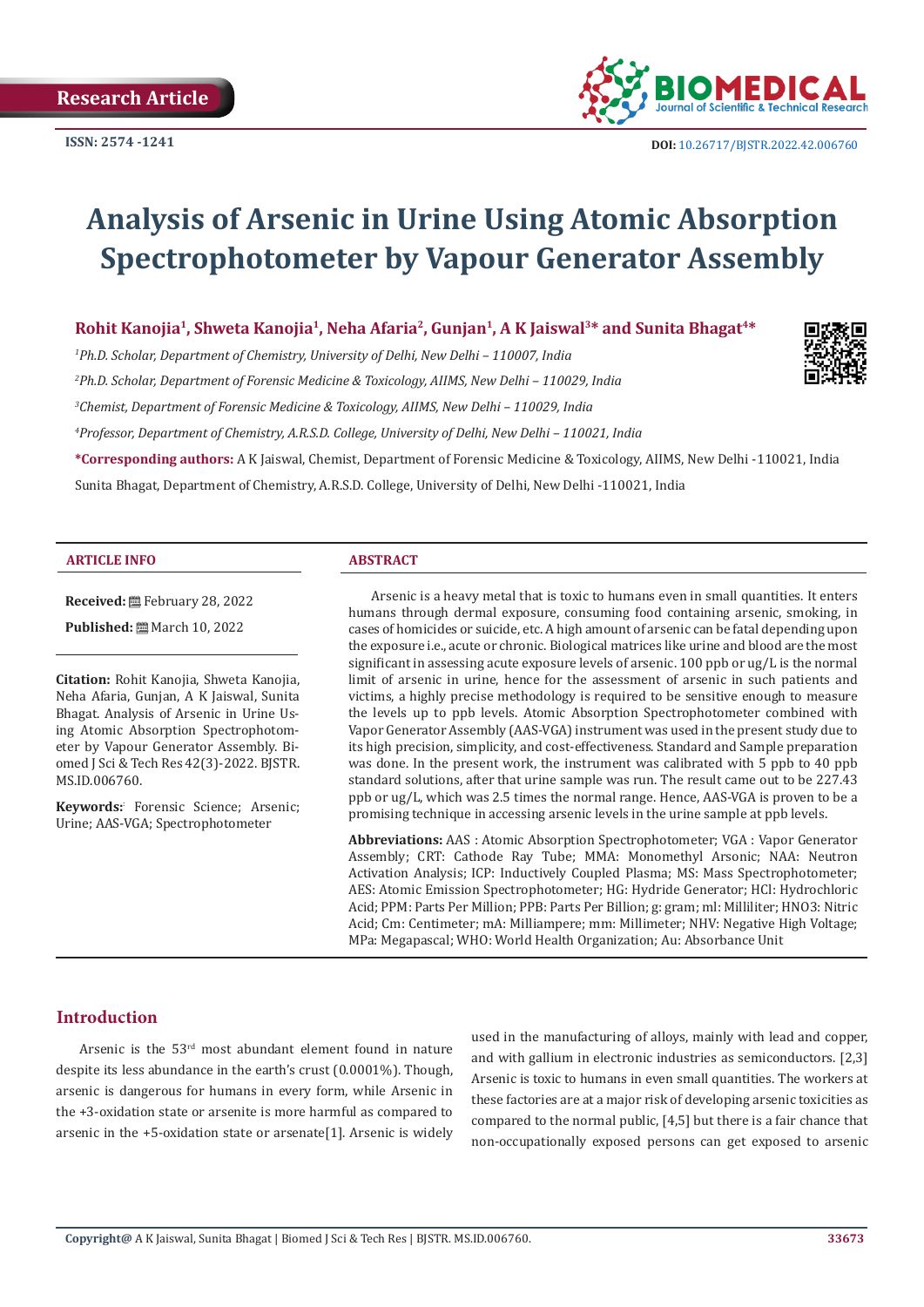[6]. Many forms of arsenic that are more readily absorbed by the human body are more toxic and potentially fatal as compared to the ones that are readily eliminated from the human body [7,8]. Arsenic metabolism in humans plays a very crucial role in causing toxicity. There are various proposed mechanisms of various forms and oxidation states of arsenic [9-15].

Symptoms of acute arsenic poisoning can vary from recurring diarrhea, thickening of the skin, discoloration of the skin, nausea, abnormal heartbeat, numbness in limbs, partial paralysis, and most important and common is occurring of small corns or warts on soles, torso, and palms, whereas chronic arsenic symptoms include darkening skin, constant sore throat and digestive issues [16,17]. Arsenic ingestion in humans can occur from various sources like breathing in air containing arsenic vapors either normally or air coming from a plant, factory, or a mine, smoking any kind of tobacco products, living near an industrialized area or dump/scrap market area, eating any kind of food contaminated with arsenic mainly seafood as it contains low levels of organic arsenic [1,18]. Biological matrices like urine and blood are the most significant for checking the exposure level of arsenic. It takes 3 to 5 days to eliminate about 50% of the total dose ingested through urination, in which dimethylarsonic acid is the major metabolite occurring approximately 60-70% as compared to the other metabolite i.e., monomethylarsonic acid. In cases of acute poisoning, the highest concentration is found in the liver and kidney, as detected by Atomic Absorption Spectrometry (AAS), whereas in cases of chronic poisoning, accumulation of arsenic is seen in kidneys, [19] liver, lungs, and heart in greater extent and smaller amounts in the spleen, muscles, gastrointestinal tract, and nervous system [5,20]. Common methods for quantification of arsenic include Anodic Stripping Voltammetry and Atomic Absorption Spectrophotometry, commonly deployed with Vapor Generator Assembly (VGA) generally known as Vapor generator assembly (VGA) or Flame [21]. Other sensitive techniques are Neutron Activation Analysis (NAA) and Inductively Coupled Plasma (ICP) with Mass Spectrophotometry (MS) or Atomic Emission Spectrometry (AES) [22,23].

AAS-VGA is a very sensitive technique due to its ability to determine trace metals even at very low levels at wavelength below 200 nm. Below 200nm, there are spectral interferences from free radicals of elements in conventional flame AAS [24].

# **Materials and Methods**

#### **Materials**

**Glassware:** A-grade glassware from Borosil Pvt. Ltd. India was used for the experiment. All the glassware were soaked overnight in chromic acid solution and washed with water and finally rinsed with ultrapure water and dried.

**Chemicals and Reagents:** 1000 mg/L (1000 ppm) Arsenic from Loba Chemicals Pvt. Ltd., 37% Hydrochloric (HCl) of Emparta grade and L-ascorbic acid, Sodium borohydride, Potassium hydroxide of Emsure grade from Merck India were used for the analysis. Ultrapure water from Rions India Pvt. Ltd. was used throughout the experiment. Argon gas of purity 99.99% from Laser Gases Pvt. Ltd., New Delhi, was used throughout the experiment.

**Miscellaneous Items:** The pipette of a capacity of 1 ml of Corning Company was used. Pipette Tips of 1 ml of Tarson Company were used. The weighing Balance of Igene Labserve was used throughout the experiment.

**Instrumentation:** Atomic Absorption Spectrophotometer (AAS), Model No. AAS9000 and Hydride Generator (HG), Model No. HG600s from Jiangsu Skyray Instrument Co. Ltd., China was used for the analysis.

#### **Methods**

**Preparation of Standard Solutions:** 1 part per million (ppm) of arsenic stock solution was prepared from 1000 ppm arsenic solution by dilution method. 5 parts per billion (ppb) standard solution was prepared by adding 0.5 milliliters (ml) from 1 ppm arsenic stock solution, 1 gram (g) of thiourea (to make the solution equivalent to 1% thiourea), 1 g of L-ascorbic acid (to make the solution equivalent to 1% L-ascorbic acid) and 13.5 ml of HCl (to make the solution equivalent to 5% HCl) in a100 ml volumetric flask, shaken well and made up to the mark with ultrapure water. Similarly, 10 ppb, 20 ppb, and 40 ppb were prepared by adding 1 ml, 2ml, and 4 ml from 1 ppm arsenic stock solution in respective 100 ml volumetric flasks by using the above procedure.

**Preparation of Standard Blank Solutions:** 1 g of thiourea (to make the solution equivalent to 1% thiourea), 1 g of L-ascorbic acid (to make the solution equivalent to 1% L-ascorbic acid), and 13.5 ml of HCl (to make the solution equivalent to 5% HCl) were taken in 100 ml volumetric flask, shaken well and made up to the mark with ultrapure water.

**Preparation of Samples:** 3 ml of the urine sample and 3 ml of conc. Nitric acid  $\rm(HNO_{3})$  was mixed in a  $\rm{10}$  ml volumetric flask and shaken well, after that it was left overnight. The following next day, the solution was made up to 10 ml by adding ultrapure water to it, which was referred to as stock sample solution.

2 ml of stock sample solution, 0.5 g of thiourea (to make the solution equivalent to 1% thiourea), 0.5 g of L-ascorbic acid (to make the solution equivalent to 1% L-ascorbic acid), and 6.7 ml of HCl (to make the solution equivalent to 5% HCl) were taken in another 50 ml volumetric flask, shaken well and made up to the mark with ultrapure water.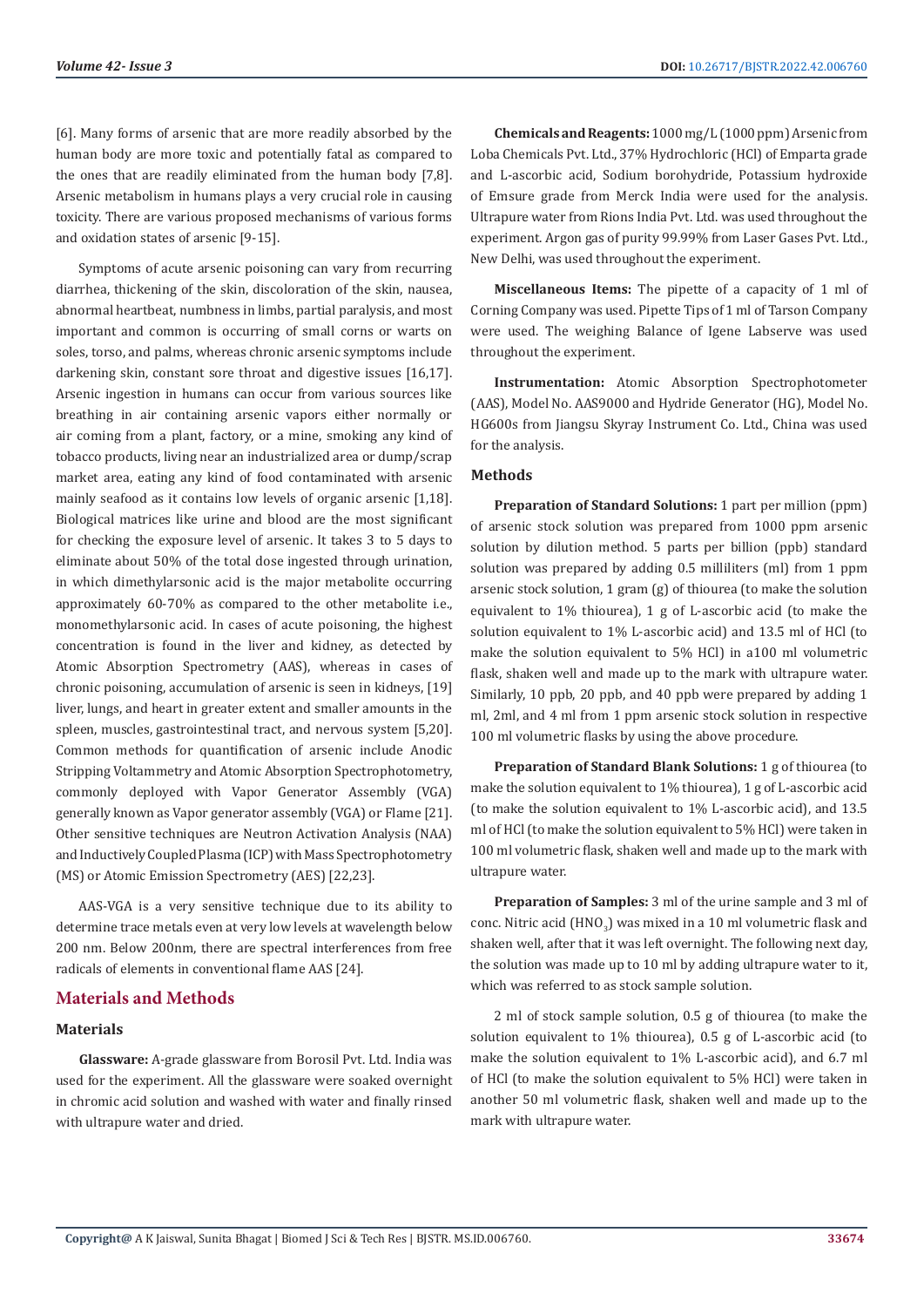**Preparation of Sample Blank:** 3 ml of conc. HNO<sub>3</sub> and 3 ml of water were taken in a 10 ml volumetric flask and made up to 10 ml by adding ultrapure water and named it as a stock blank solution. 2 ml of stock sample solution, 0.5 g of thiourea (to make the solution equivalent to 1% thiourea), 0.5 g of L-ascorbic acid (to make the solution equivalent to 1% L-ascorbic acid), and 6.7 ml of HCl (to make the solution equivalent to 5% HCl) were taken in 50 ml volumetric flask, shaken well and made up to the mark with ultrapure water.

#### **Preparation of Reagents for VGA:**

**Carrier Reagent:** 5% HCl was prepared by dissolving 135.5 ml 37% HCl in a 1-liter volumetric flask and then made up to the volume by adding ultrapure water to it and used as carrier reagent.

**Reducing Agent:** Reducing agent was prepared by dissolving 20 g Sodium borohydride (NaBH4) (to make the solution equivalent to 2% NaBH4) and 5 g Potassium hydroxide (KOH)(to make the solution equivalent to 0.5% KOH) were taken in a 1-liter volumetric flask, shaken well and made up to the volume by adding ultrapure water to it.

**Analytical Procedure:** AAS and VGAwere switched ON, Argon gas knob was also opened. The instrument's software was opened and the arsenic lamp was selected and executed with parameters set according to (Table 1). After that, peak search was started and the absorbance peak of arsenic was checked which must come around 193.7 nm. The instrument is ready to analyze the samples. A new project was selected after that. The operation table was made for 4 standards; 5 ppb, 10 ppb, 20 ppb, and 40 ppb respectively. The concentration was selected as ppb, and method as linear, and then 3 samples were selected and added. Parameters for VGA were set according to (Table 1). Gas pressure and smooth flow were checked, gears of VGA were checked and set accordingly and all the capillary tubes were flushed with ultrapure water before the operation of VGA. After cleaning the capillaries, one capillary was dipped in a carrier solution and the other one was dipped in reducing agent, the last one is dipped in the sample/standard. The pump of VGA was

turned on and off according to need, and samples were analyzed. The absorbance of standard blank, standard solutions (5 ppb, 10 ppb, 20 ppb, and 40 ppb) were recorded and the instrument was calibrated. Once calibration was done, a correlation graph was obtained. After calibration, a Sample blank was run, followed by the urine sample. Three consecutive readings of the urine sample were taken to take an average and minimize the error rate of the instrument. All the observations were recorded. After that dilution factor was applied and calculations were done, and the results were established accordingly and printed.

**Table 1:** Parameters of Atomic Absorption Spectrophotometer (AAS) & Vapor Generator Assembly (VGA).

| S. No.                                           | <b>Parameters</b>  | <b>Conditions</b> |  |  |  |  |
|--------------------------------------------------|--------------------|-------------------|--|--|--|--|
| <b>Atomic Absorption Spectrophotometer (AAS)</b> |                    |                   |  |  |  |  |
| 1.                                               | Burner size        | $10 \text{ cm}$   |  |  |  |  |
| 2.                                               | <b>HCL</b> current | 5 mA              |  |  |  |  |
| 3.                                               | Slit size          | $0.7$ mm          |  |  |  |  |
| 4.                                               | <b>NHV</b>         | 481.25            |  |  |  |  |
| Vapor Generator Assembly (VGA)                   |                    |                   |  |  |  |  |
| 5.                                               | Mode               | Hydride           |  |  |  |  |
| 6.                                               | Carrier Gas        | Argon             |  |  |  |  |
| 7.                                               | Gas pressure       | $0.3$ MPa         |  |  |  |  |
| 8.                                               | Airflow            | $200$ ml/min      |  |  |  |  |
| 9.                                               | Heating level      | 3 out of 5        |  |  |  |  |

# **Results**

Calibration was done using the arsenic standards prepared. Each standard was tested 2 times and absorbance was recorded (Table 2). A co-relation value (R) of 0.98207 was obtained (Figure 1). After calibrating the instrument, the sample blank was run, following which the sample was run consecutively 3 times to obtain an average reading to minimize possible errors. The sample was tested 2 times during each run and absorbance was recorded. After applying the dilution factor arsenic content came out to be 227.43 ppb in the urine sample. (Table 3)

**Table 2:** Calibration of Atomic Absorption Spectrophotometer by Arsenic Standards.

| <b>Standard</b> | Concentration (ppb) | <b>Test Times</b> | Absorbance | <b>Co-Relation Value (R)</b> |
|-----------------|---------------------|-------------------|------------|------------------------------|
| Std. Blank      |                     |                   | $-0.0082$  | 0.98207                      |
| Std. 1          |                     |                   | 0.0186     |                              |
| Std. 2          | 10                  |                   | 0.0302     |                              |
| Std. 3          | 20                  |                   | 0.0461     |                              |
| Std. 4          | 40                  |                   | 0.0742     |                              |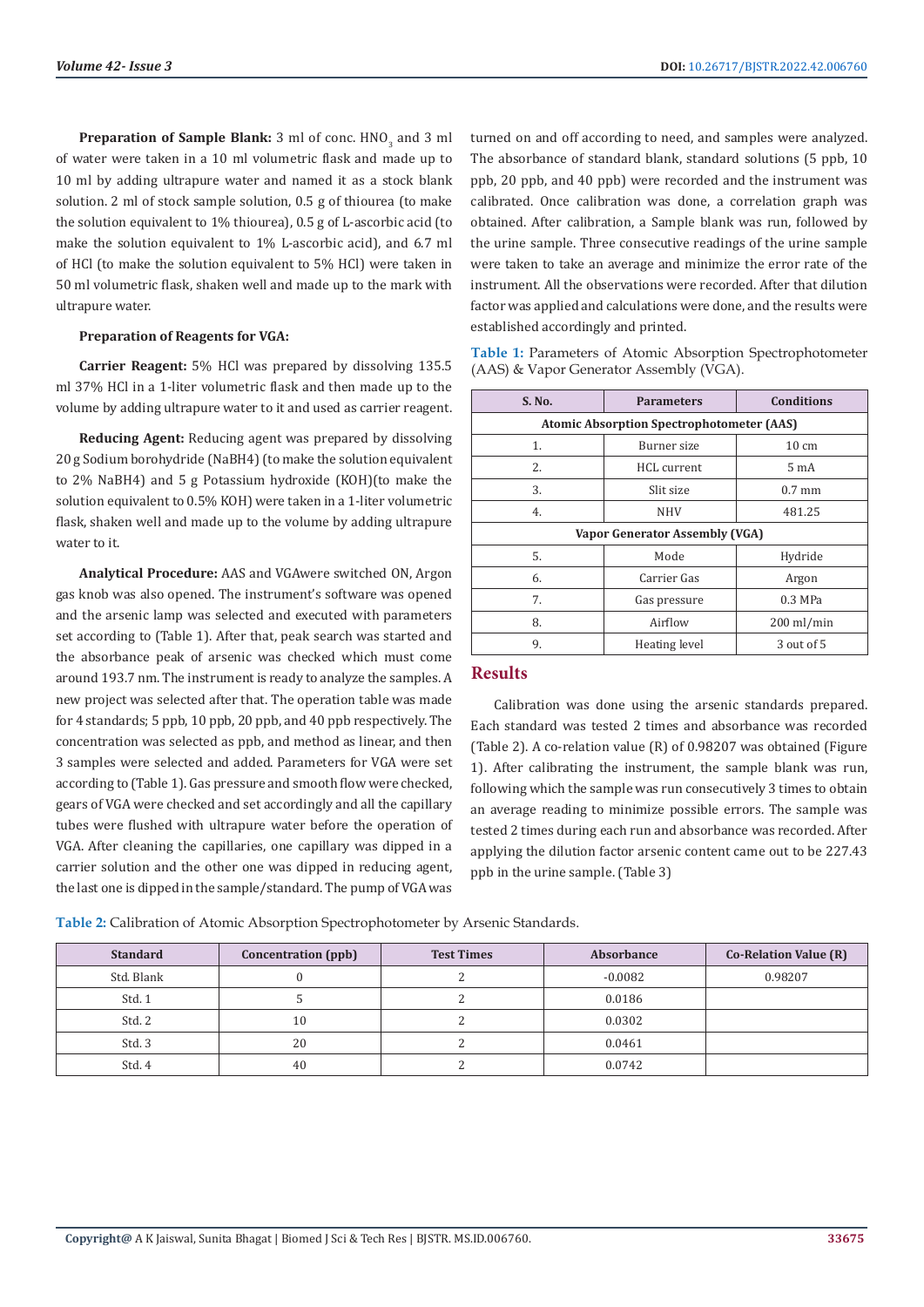| Sample                                                   | <b>Concentration (Ppb)</b><br><b>Before Dilution Factor</b> | <b>Test Times</b> | Absorbance | <b>Concentration (Ppb) After</b><br><b>Dilution Factor</b> |
|----------------------------------------------------------|-------------------------------------------------------------|-------------------|------------|------------------------------------------------------------|
| Sample Blank                                             |                                                             |                   | 0.0026     |                                                            |
| Sample 1                                                 | 2.12                                                        |                   | 0.0113     | 176.59                                                     |
| Sample 2                                                 | 3.32                                                        |                   | 0.0134     | 276.55                                                     |
| Sample 3                                                 | 2.75                                                        |                   | 0.0124     | 229.15                                                     |
| The average concentration of Arsenic in the urine sample |                                                             |                   |            | 227.43                                                     |

**Table 3:** Conc. of arsenic in the urine sample.



**Figure 1:** Calibration graph for arsenic by AAS-VGA.

### **Discussion**

Humans are exposed to arsenic by various exposures routes whether it be occupational, industrial, water, or food consumed. A less common phenomenon is deliberately giving it to an individual in the act of homicide or self-consumption in the act of suicide. For such kinds of cases, a toxicologist/ forensic scientist must be prepared to assess the situation. To save the victim's life, the forensic scientist must produce accurate results with high precision to treat the poisoning. Common biological fluids and assays for assessing arsenic poisoning (acute or chronic) are generally hair and nails for chronic exposure, and for acute exposure blood and urine are assessed. Atomic Absorption Spectrophotometer combined with Vapor Generator Assembly (AAS-VGA) instrument was used due to its high precision and simplicity. A new method was developed to assess the amount of arsenic in a particular sample, for which the sample needs to be digested before being run on the instrument. After applying the dilution factor and doing calculations, the actual concentration of arsenic in urine was 227.43 ppb or 227.43 ug/L, which is toxic as per WHO protocols and other research studies as well. High acute exposure to any heavy metal can be fatal if not assessed on time. Hence, a cheaper and simpler technique is needed for this purpose.

### **Arsenic Limit in Urine [10,25-27]**

**Normal:** less than 100 mcg/L (micrograms per liter) M

**Moderate:** between 100 to 200 mcg/L (micrograms per liter)

**Toxic:** more than 200 mcg/L (micrograms per liter)

AAS combined with VGA is a much cheaper technique as compared to Inductively Coupled Plasma with Mass Spectroscopy (ICP-MS), Inductively Coupled Plasma with Atomic Emission Spectrometry (ICP-AES), or Inductively Coupled Plasma with Optical emission spectrometry (ICP-OES). With cheap sample preparation and high accuracy in results, this technique still dominates the trace metal analysis section as a whole, else ICP-MS is the gold standard in the section. A highly selective, sensitive, and reproducible AAS-VGA method has been developed. This method uses a simple and customizable program. The developed method is sensitive enough to support the cleaning validation regulatory studies and can replicate the results up to 1 ppb accuracy. Laboratories with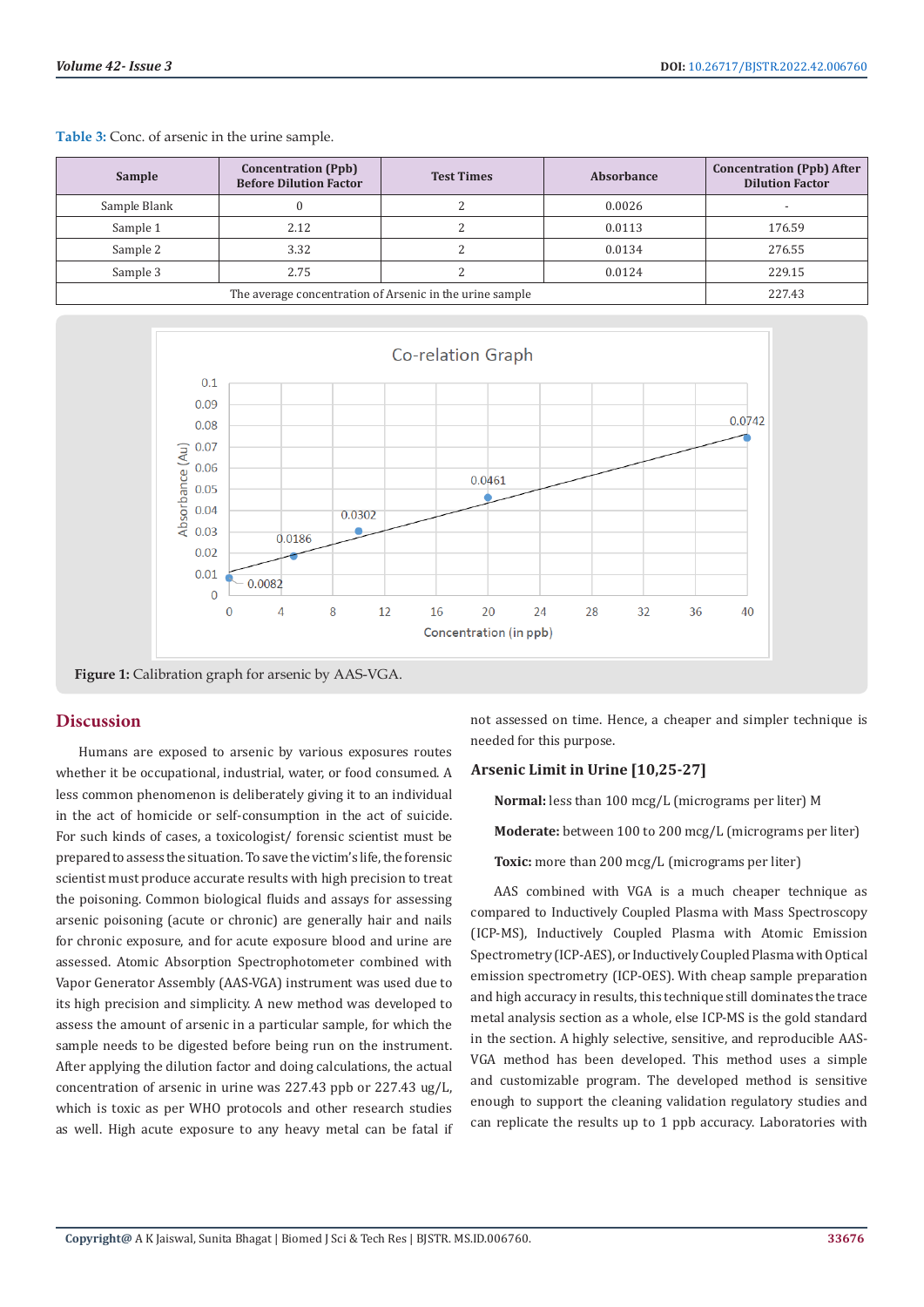a low budget can use this technique for clinical purposes but in cases of academic/research purposes, where a low level of heavy metal needs to be determined ICP-MS (quadrupole) should be used. Laboratories' budget will also be a key factor in determining the purchasing, running, and maintenance of the instrument.

# **Conclusion**

Atomic Absorption Spectrophotometer coupled with Hydride Generator was used to analyze a urine sample. Calibration was done from 5 ppb to 40 ppb, the sample was run 3 times, and the average concentration of arsenic was calculated by applying the dilution factor. The concentration of arsenic was 227.43 ppb or 227.43 ug/L. The analyzed result was much higher than the normal limit of arsenic in urine. Hence, the urine sample came out to be within the toxic limit.

### **Acknowledgement**

I would like to thank Prof. (Dr.) Sudhir K. Gupta, H.O.D., Dept. of Forensic Medicine & Toxicology, All India Institute of Medical Sciences (AIIMS), New Delhi: 110029, for their valuable resources and toxicology laboratory. Alongwith 02 technical officers: Mr. Sunil and Mr. Kapil, for helping me constantly throughout the whole experiment.

# **Declarations**

#### **Ethics Approval and Consent to Participate**

Not Applicable.

#### **Consent For Publication**

Not Applicable.

#### **Competing Interests**

Not Applicable.

#### **Funding**

Not Applicable.

### **Authors' Contributions**

**Rohit Kanojia:** First Author, has done the actual research work, including the literature review, actual method designing and performing the experiment.

Shweta Kanojia, Neha Afaria and Gunjan has helped in various procedures, sample and standard preparations and reviewing literature etc.

**Sunita Bhagat:** Corresponding Author, the actual idea behind the whole study.

A.K. **Jaiswal**: Corresponding author, instrumentation and laboratory incharge, whole method was done based on his experience on the instrument.

# **Availability of Data and Material**

Shiue IIBp. Higher urinary heavy metal, arsenic, and phthalate concentrations in people with high blood pressure: US NHANES, 2009:2010. 2014;23(6):363-9

Kumar M, Puri AJIjoo, medicine e. A review of permissible limits of drinking water. 2012;16(1):40.

Sanders AP, Mazzella MJ, Malin AJ, Hair GM, Busgang SA, Saland IM, et al.

Combined exposure to lead, cadmium, mercury, and arsenic and kidney health in adolescents age 12:19 in NHANES 2009:2014. 2019;131: 104993.

National Health and Nutrition Examination Survey (NHANES) 2011-12 [Available from: https://data.web.health.state. mn.us/biomonitoring\_arsenic#.

(ATSDR) AfTSaDR. ToxGuideTM for Arsenic 2007 [Available from: https://www.atsdr.cdc.gov/toxguides/toxguide-2. pdf.

#### **References**

- 1. [Nordstrom DK \(2002\) Worldwide occurrences of arsenic in ground](https://www.science.org/doi/abs/10.1126/science.1072375) [water. American Association for the Advancement of Science.](https://www.science.org/doi/abs/10.1126/science.1072375)
- 2. [Lim S R, Schoenung \(2010\) Human health and ecological toxicity](https://www.sciencedirect.com/science/article/abs/pii/S0304389409019967) [potentials due to heavy metal content in waste electronic devices with](https://www.sciencedirect.com/science/article/abs/pii/S0304389409019967) [flat panel displays. JMJJoHM 177\(1-3\): 251-259.](https://www.sciencedirect.com/science/article/abs/pii/S0304389409019967)
- 3. [Hindmarsh JT \(2000\) Arsenic, its clinical and environmental significance.](https://www.researchgate.net/publication/229590145_Arsenic_its_clinical_and_environmental_significance) [The Journal of Trace Elements in Experimental 13\(1\): 165-172.](https://www.researchgate.net/publication/229590145_Arsenic_its_clinical_and_environmental_significance)
- 4. [Abrefah RG, Adotey DK, Ampomah Amoako E, Opata NS \(2011\)](https://www.researchgate.net/publication/276046882_Biomonitoring_of_Occupational_Exposure_to_Total_Arsenic_and_Total_Mercury_in_Urine_of_Goldmine_Workers_in_Southwestern_Ghana) [Biomonitoring of occupational exposure to total arsenic and total](https://www.researchgate.net/publication/276046882_Biomonitoring_of_Occupational_Exposure_to_Total_Arsenic_and_Total_Mercury_in_Urine_of_Goldmine_Workers_in_Southwestern_Ghana) [mercury in urine of goldmine workers in Southwestern Ghana. JER](https://www.researchgate.net/publication/276046882_Biomonitoring_of_Occupational_Exposure_to_Total_Arsenic_and_Total_Mercury_in_Urine_of_Goldmine_Workers_in_Southwestern_Ghana) [Engineering and Management 56\(2\): 43-48.](https://www.researchgate.net/publication/276046882_Biomonitoring_of_Occupational_Exposure_to_Total_Arsenic_and_Total_Mercury_in_Urine_of_Goldmine_Workers_in_Southwestern_Ghana)
- 5. [Valentine JL, Kang HK, Spivey G \(1979\) Arsenic levels in human blood,](https://pubmed.ncbi.nlm.nih.gov/499171/) [urine, and hair in response to exposure via drinking water. JER 20\(1\):](https://pubmed.ncbi.nlm.nih.gov/499171/) [24-32.](https://pubmed.ncbi.nlm.nih.gov/499171/)
- 6. [Ahsan H, Perrin M, Rahman A, Parvez F, Stute M, et al. \(2000\) Associations](https://pubmed.ncbi.nlm.nih.gov/11125683/) [between drinking water and urinary arsenic levels and skin lesions in](https://pubmed.ncbi.nlm.nih.gov/11125683/) [Bangladesh. J Occup Environ Med 42\(12\): 1195-201.](https://pubmed.ncbi.nlm.nih.gov/11125683/)
- 7. [Crecelius EA \(1977\) Changes in the chemical speciation of arsenic](https://pubmed.ncbi.nlm.nih.gov/908293/) [following ingestion by man. JEHP 19: 147-50.](https://pubmed.ncbi.nlm.nih.gov/908293/)
- 8. [Singh AP, Goel RK, Kaur TJ \(2011\) Mechanisms pertaining to arsenic](https://pubmed.ncbi.nlm.nih.gov/21976811/) [toxicity. Toxicol Int 18\(2\): 87.](https://pubmed.ncbi.nlm.nih.gov/21976811/)
- 9. [Aposhian HV \(1997\) Enzymatic methylation of arsenic species and other](https://pubmed.ncbi.nlm.nih.gov/9131259/) [new approaches to arsenic toxicity. J Arop toxicology 37\(1\): 397-419.](https://pubmed.ncbi.nlm.nih.gov/9131259/)
- 10. [Shiue I \(2014\) Higher urinary heavy metal, arsenic, and phthalate](https://pubmed.ncbi.nlm.nih.gov/24945898/) [concentrations in people with high blood pressure: US NHANES, 2009–](https://pubmed.ncbi.nlm.nih.gov/24945898/) [2010. JBp 23\(6\): 363-369.](https://pubmed.ncbi.nlm.nih.gov/24945898/)
- 11. [Hong Y S, Song K H, Chung J YJ \(2014\) Health effects of chronic arsenic](https://www.ncbi.nlm.nih.gov/labs/pmc/articles/PMC4186552/) [exposure. J Prev Med Public Health 47\(5\): 245.](https://www.ncbi.nlm.nih.gov/labs/pmc/articles/PMC4186552/)
- 12. [Chen Y C, Amarasiriwardena CJ, Hsueh Y M, Christiani DC \(2002\)](https://pubmed.ncbi.nlm.nih.gov/12433722/) [Biomarkers P. Stability of arsenic species and insoluble arsenic in human](https://pubmed.ncbi.nlm.nih.gov/12433722/) [urine. JCE 11\(11\): 1427-1433.](https://pubmed.ncbi.nlm.nih.gov/12433722/)
- 13. [Islam K, Wang QQ, Naranmandura H \(2015\) Molecular mechanisms of](https://www.sciencedirect.com/science/article/abs/pii/B9780128022290000025) [arsenic toxicity. Advances in Molecular Toxicology 9: 77-107.](https://www.sciencedirect.com/science/article/abs/pii/B9780128022290000025)